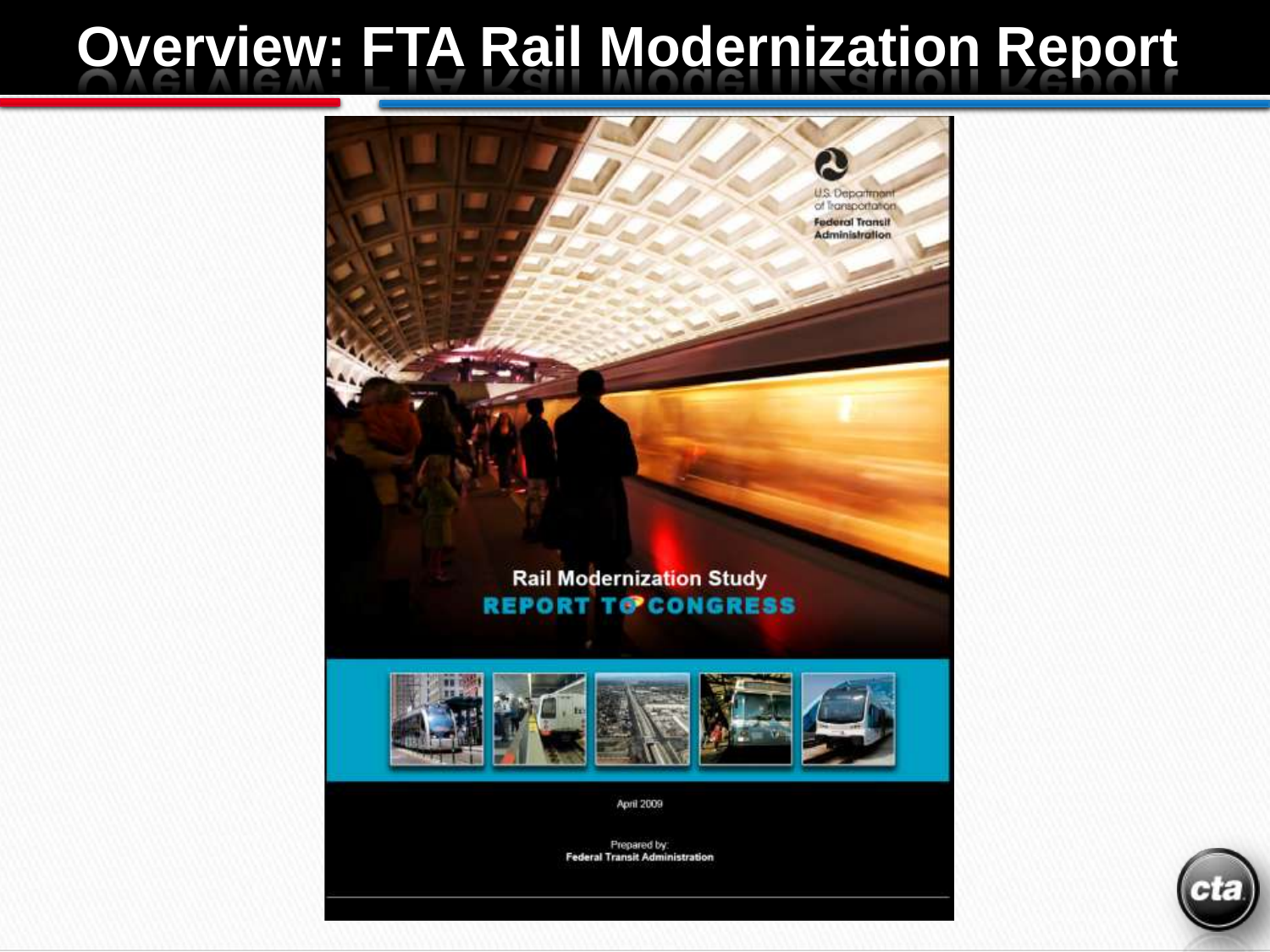## **2007 Senate Request**

- **12 Senators asked the FTA to determine the infrastructure needs of our country's largest rail transit systems and estimate the cost of bringing the infrastructure to a state of good repair.**
	- **Request also included in FY 2008 Appropriations bill.**
- **Senate signatories: Durbin, Obama, Bayh (D-IN), Casey (D-PA), Clinton (D-NY), Dodd (D-CT), Kerry (D-MA), Kennedy (D-MA), Lieberman (I-CT), Menendez (D-NJ), Schumer (D-NY), and Specter (R-PA).**

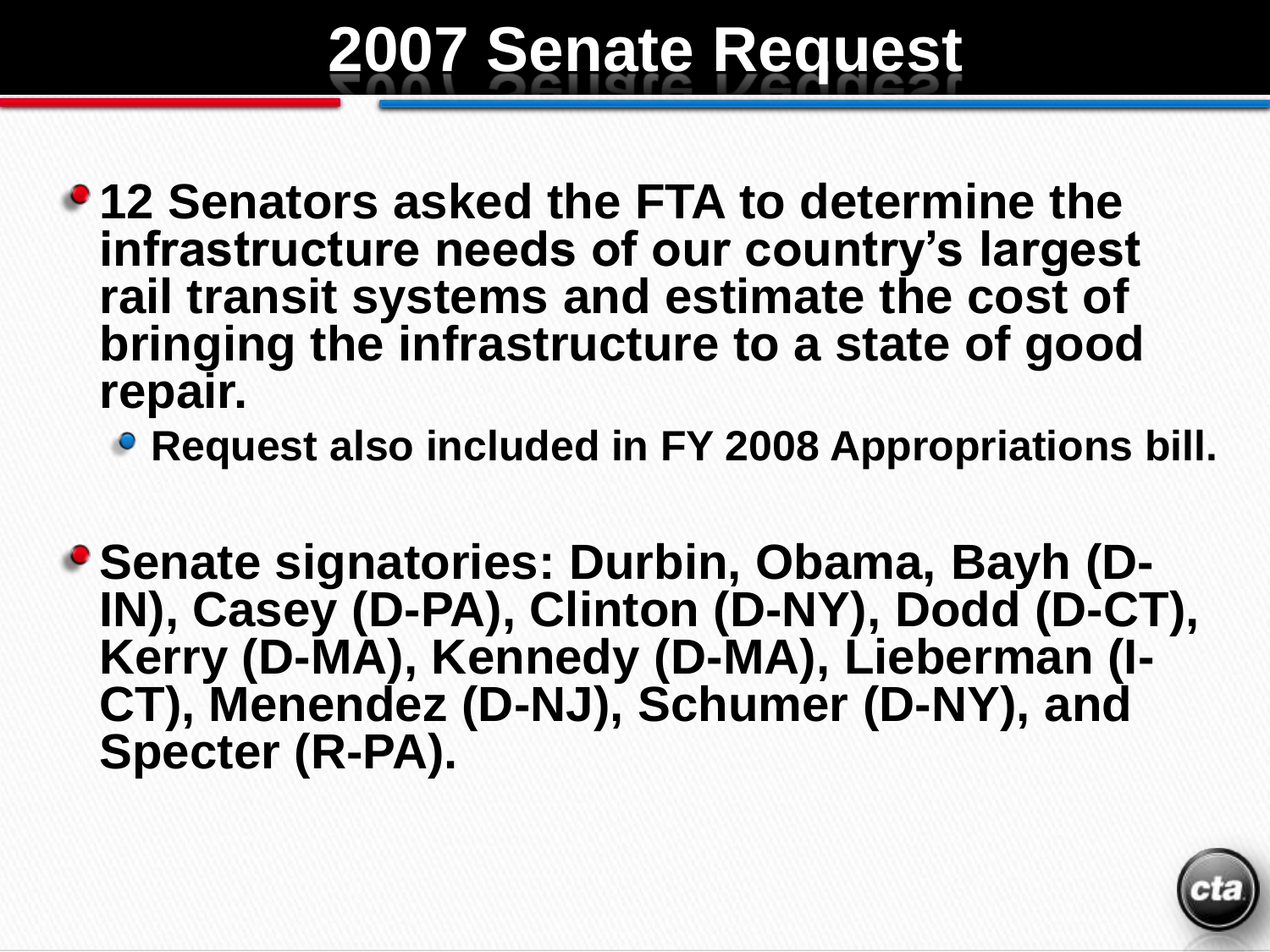# **Seven Rail Transit Agencies**

#### **Exhibit ES-1 Study Agencies and Rail Modes**

| <b>Modes</b>                             |
|------------------------------------------|
| Heavy Rail                               |
| Commuter Rail, Light Rail and Heavy Rail |
| Commuter Rail and Heavy Rail             |
| Commuter Rail and Light Rail             |
| Heavy Rail                               |
| Commuter Rail, Light Rail and Heavy Rail |
| Heavy Rail                               |
|                                          |

These agencies **"***encompass roughly twothirds of the nation's total investment in rail transit assets as well as the majority of the nation's oldest rail transit infrastructure… Together, the seven rail agencies serve more than 80 percent of all rail transit riders."*

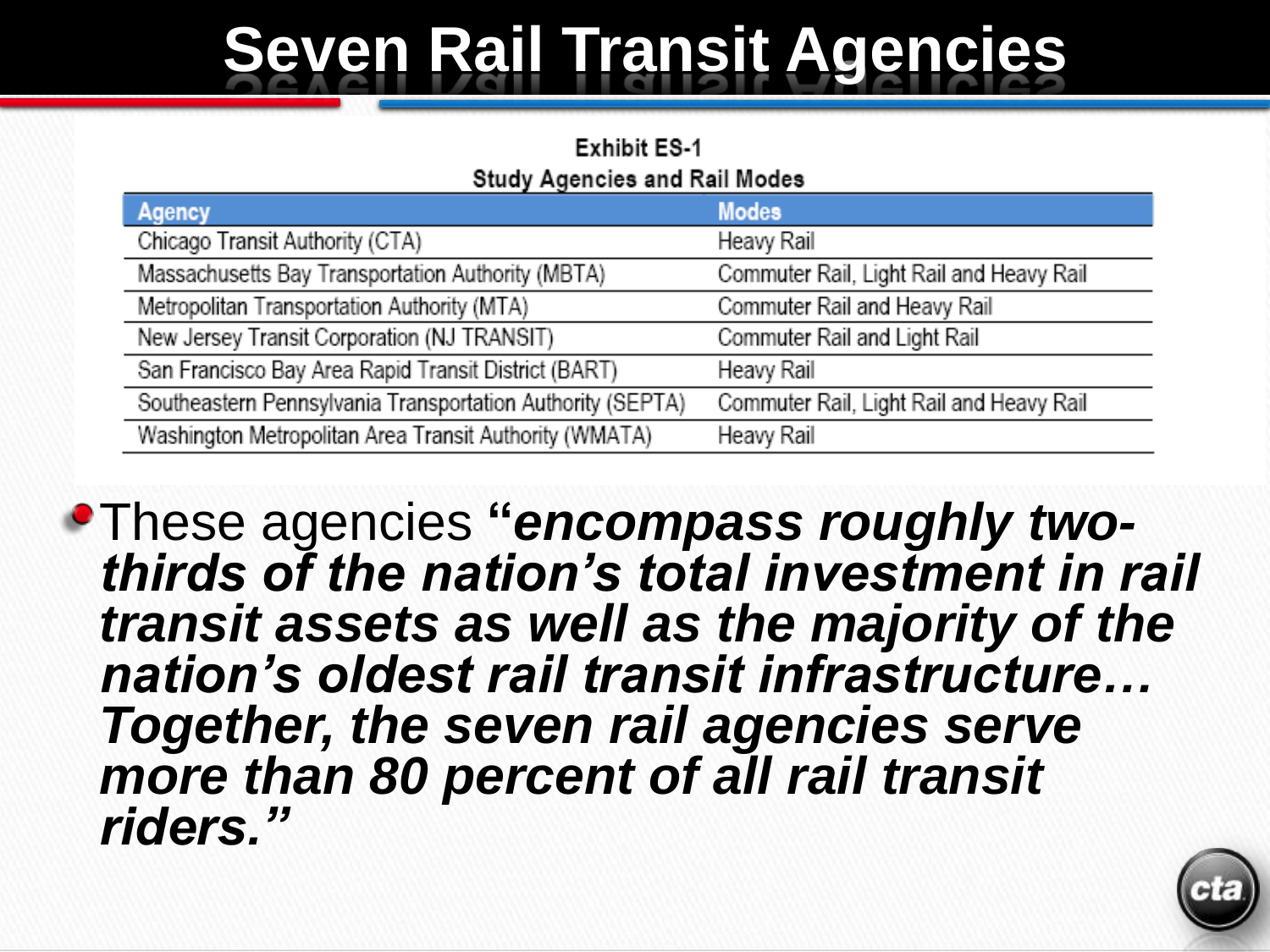## **Finding: Share of Rail Mod Funds Declining**

**As newer transit agencies are eligible for Fixed Guideway funding – aka "rail modernization" funds – the percentage dedicated to the largest transit agencies has declined from 90% to 75%.**



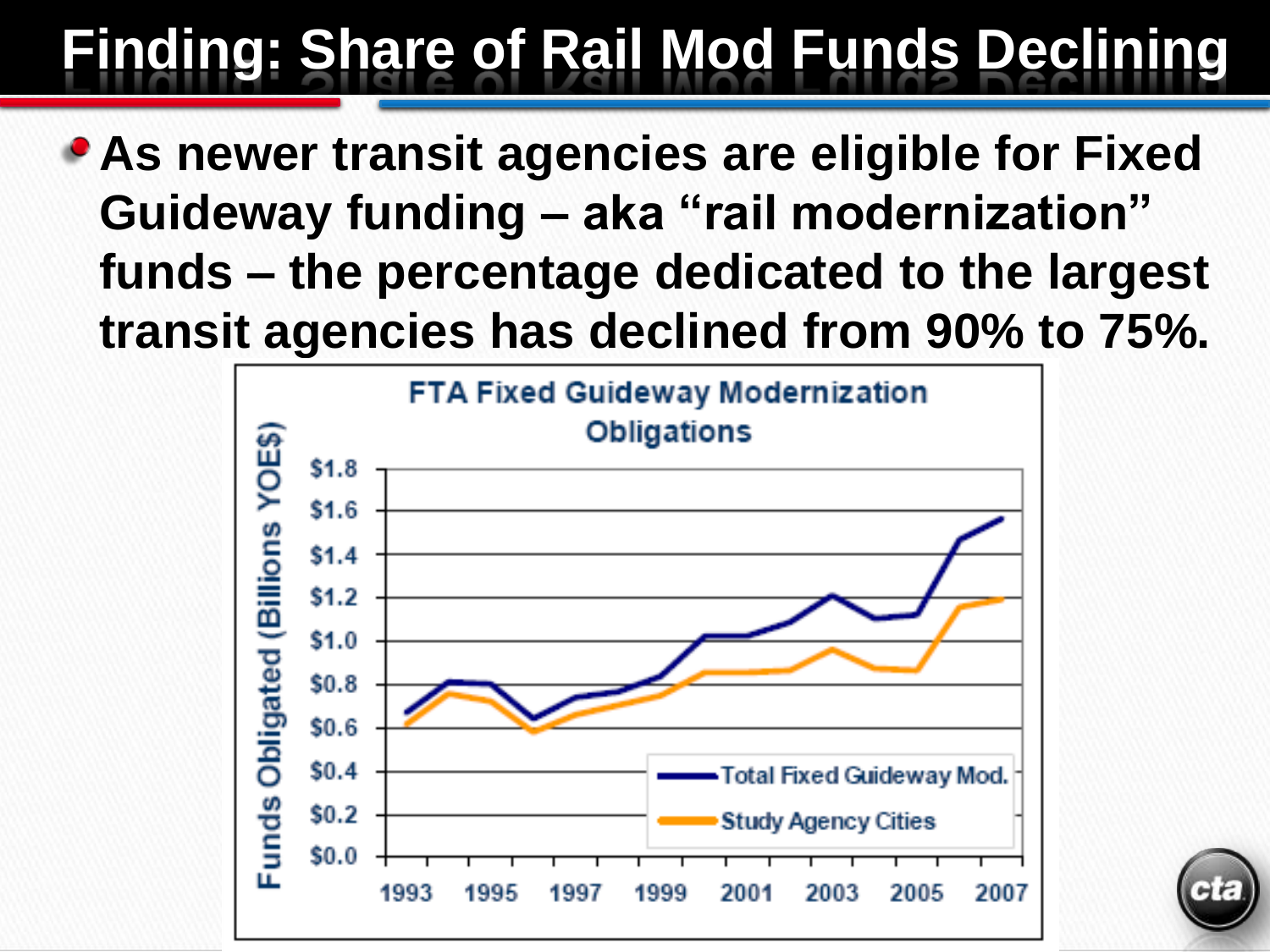### **\$50 Billion to Attain State of Good Repair**

- **Using a transit economic model, FTA found that the seven agencies had a \$50 billion state of good repair backlog.**
- **Once a state of good repair is attained, \$5.9 billion is needed per year to maintain the state of good repair.** 
	- **The CTA needs \$800 million per year once state of good repair attained.**
- **An asset is considered to be in a "State of Good Repair" when the physical condition of the asset is at or above the mid-point between marginal and adequate.**

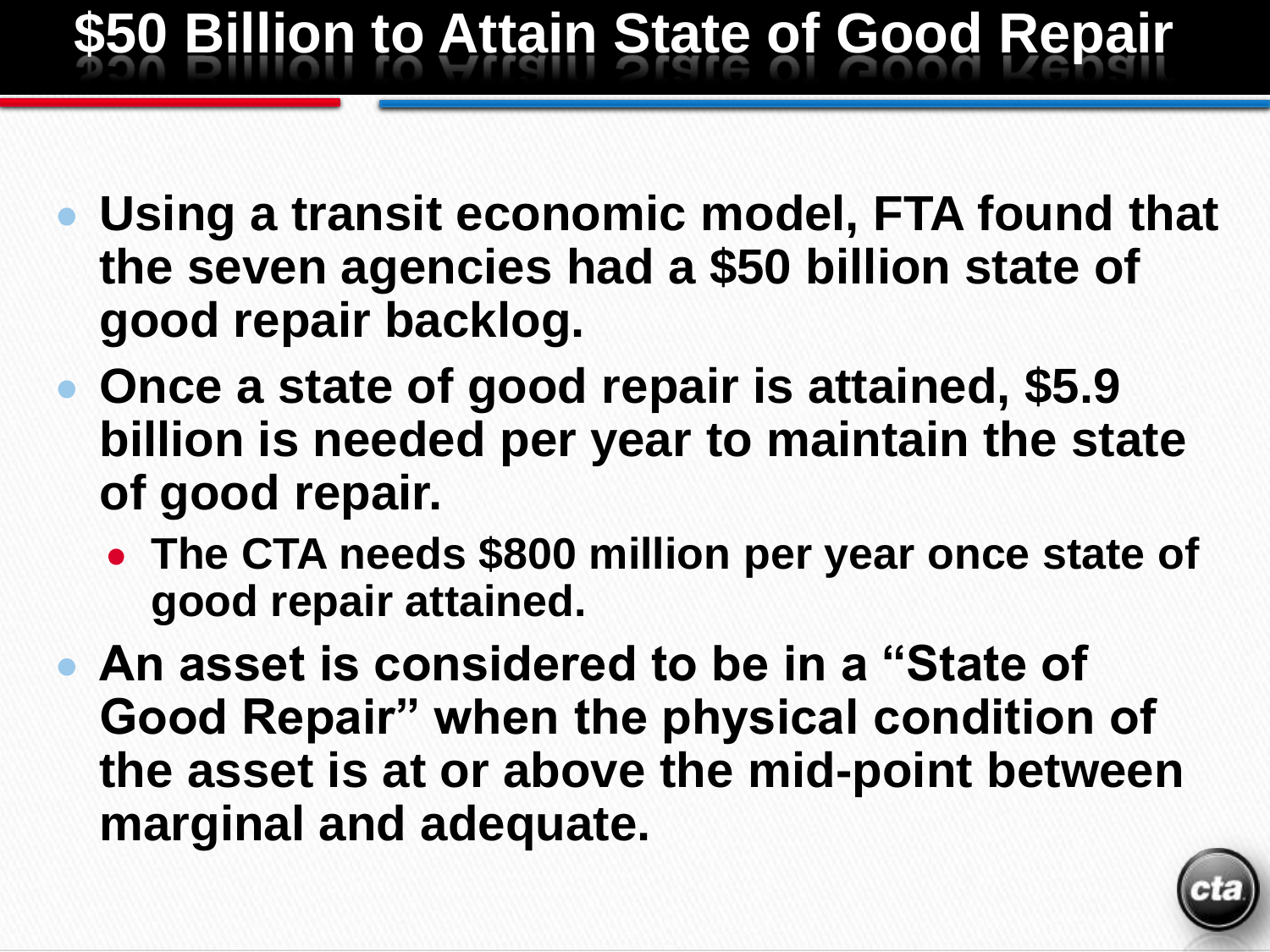#### **Study Agencies' Needs Greater than Others**

- **While systems are safe, 35 percent of study agencies assets are in marginal or poor condition– i.e. have exceeded useful life.**
	- **In comparison, the percent of transit assets in marginal or poor**   $\bullet$ **condition for the rest of the nation is less than 20 percent.**



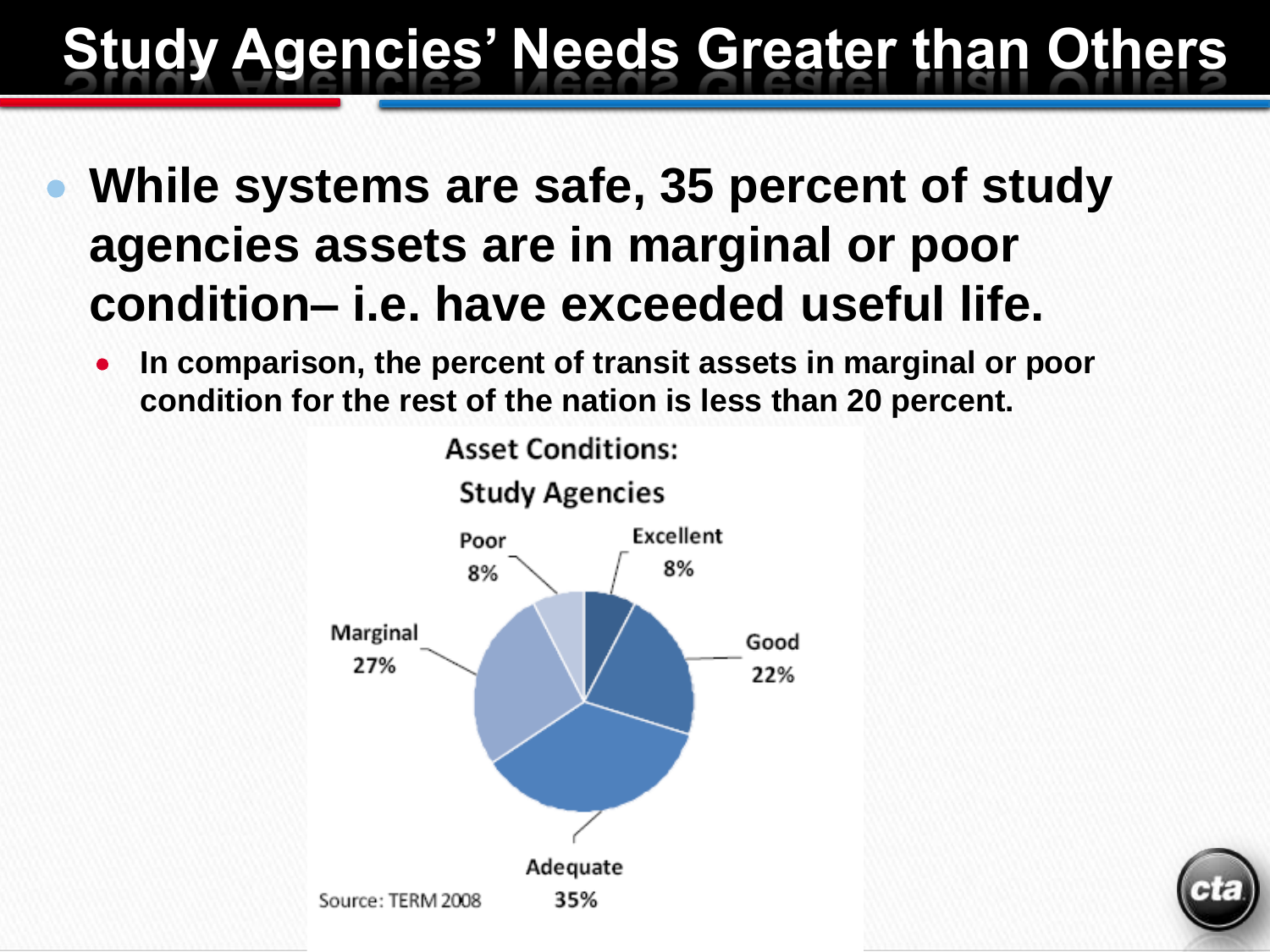## **Current Funding = Decline in Condition**

#### **As share of funding declines, percent of assets exceeding their useful life will increase.**



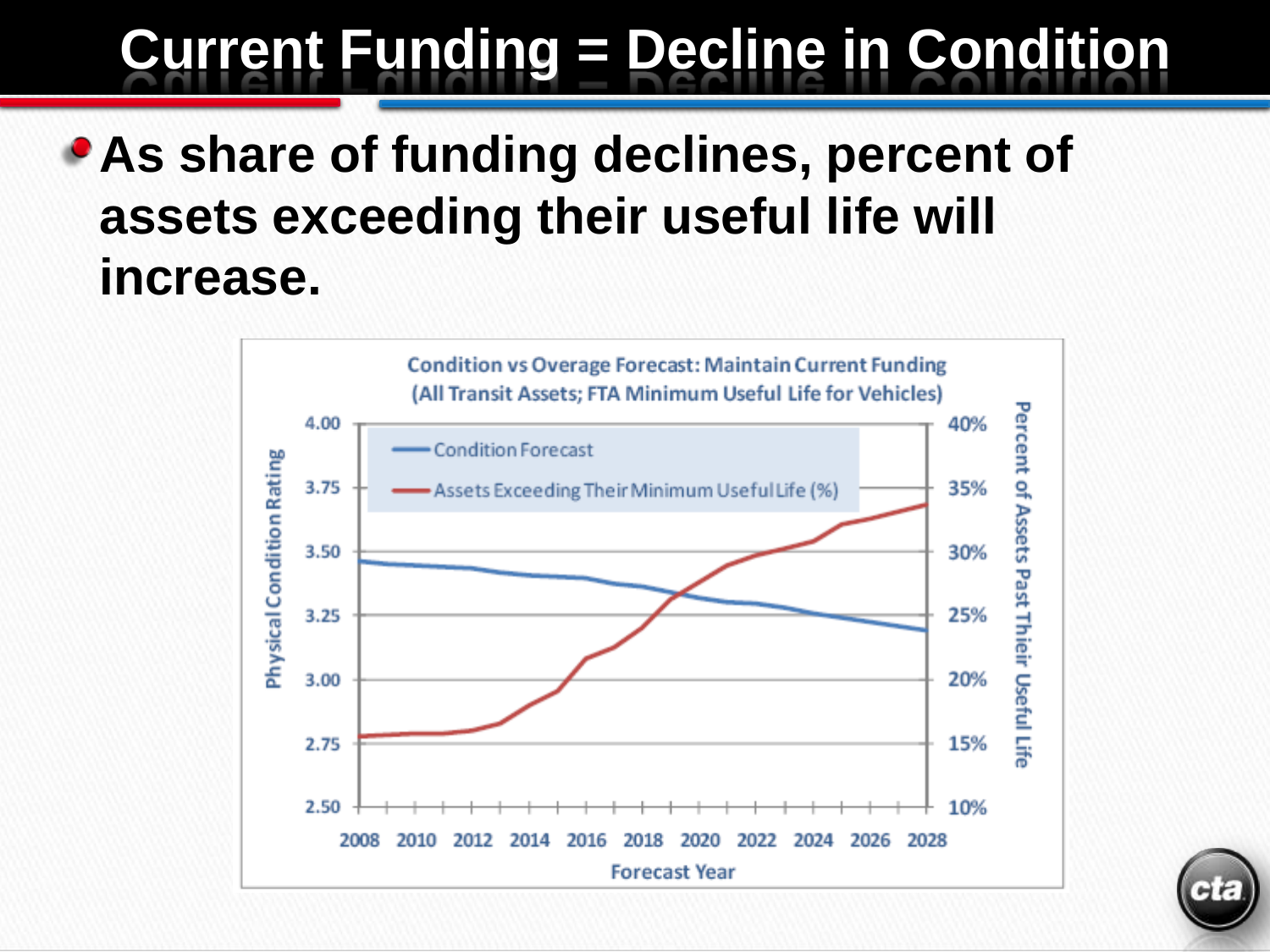#### **Assets and Investment Prioritization**

- **All seven agencies maintain asset inventories, but wide variation in level of detail and type of data reported.**
- **Only one of the agencies – New York MTA – commits to conducting a comprehensive asset condition assessment on an ongoing basis.** 
	- **CTA has completed two assessments since mid-90's, but doesn't do so on a regular basis.**
- **Only one agency utilizes a decision support tool to determine what level of investment is needed to attain state of good repair.**
- **Only two agencies – DC and Boston – use an objective scoring process that helps rank and prioritize investments.**

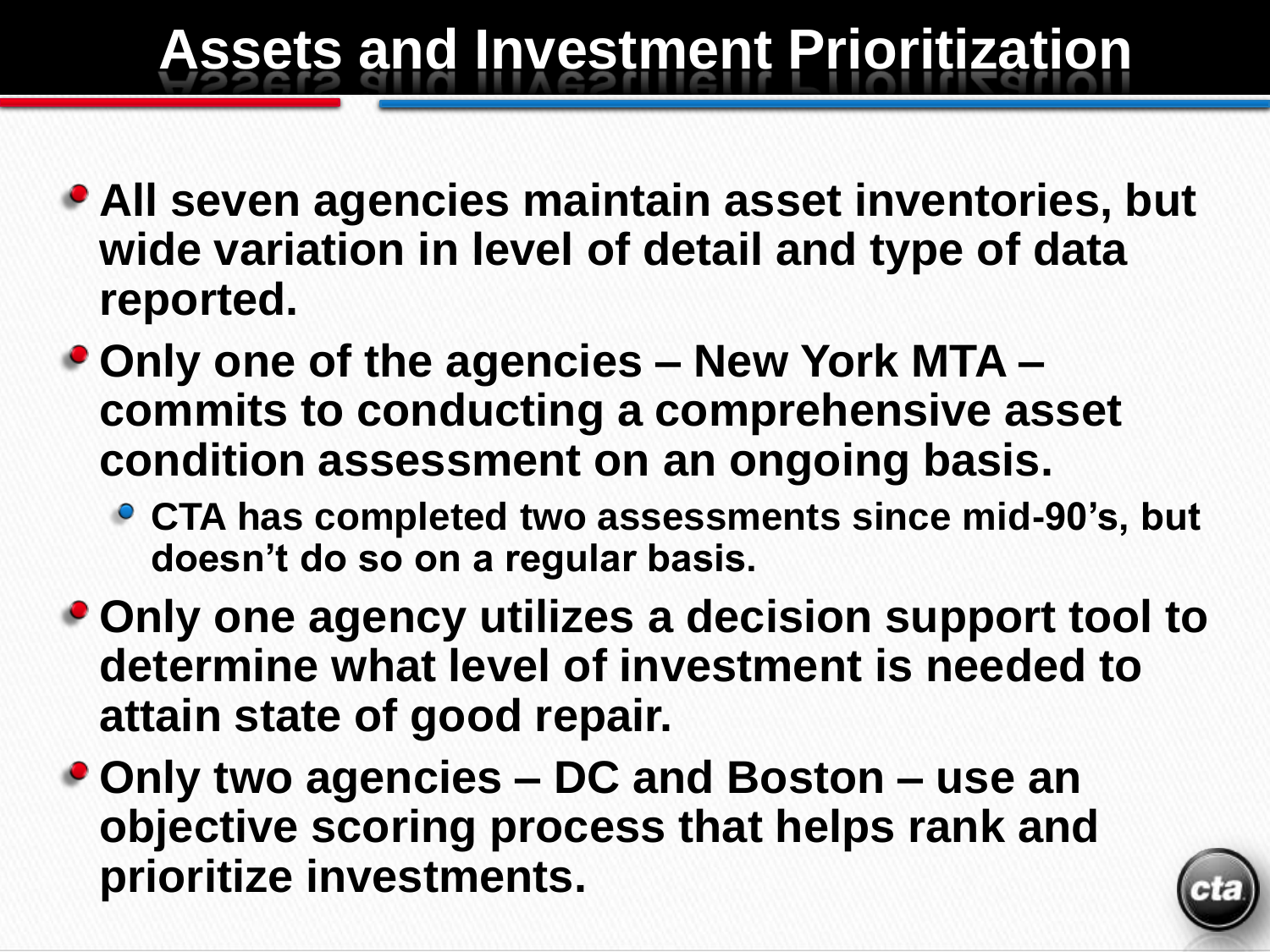# **FTA Recommendations**

#### **1. Modify Fixed Guideway formula**

- **Redirect funds based on need and vehicle revenue miles – revised formulas would cover roughly 15% of each system's capital needs.**
- **2. Implement a state of good repair investment fund for the seven study agencies**
	- **\$50 billion over 12 years would cover two surface transportation authorization cycles.**

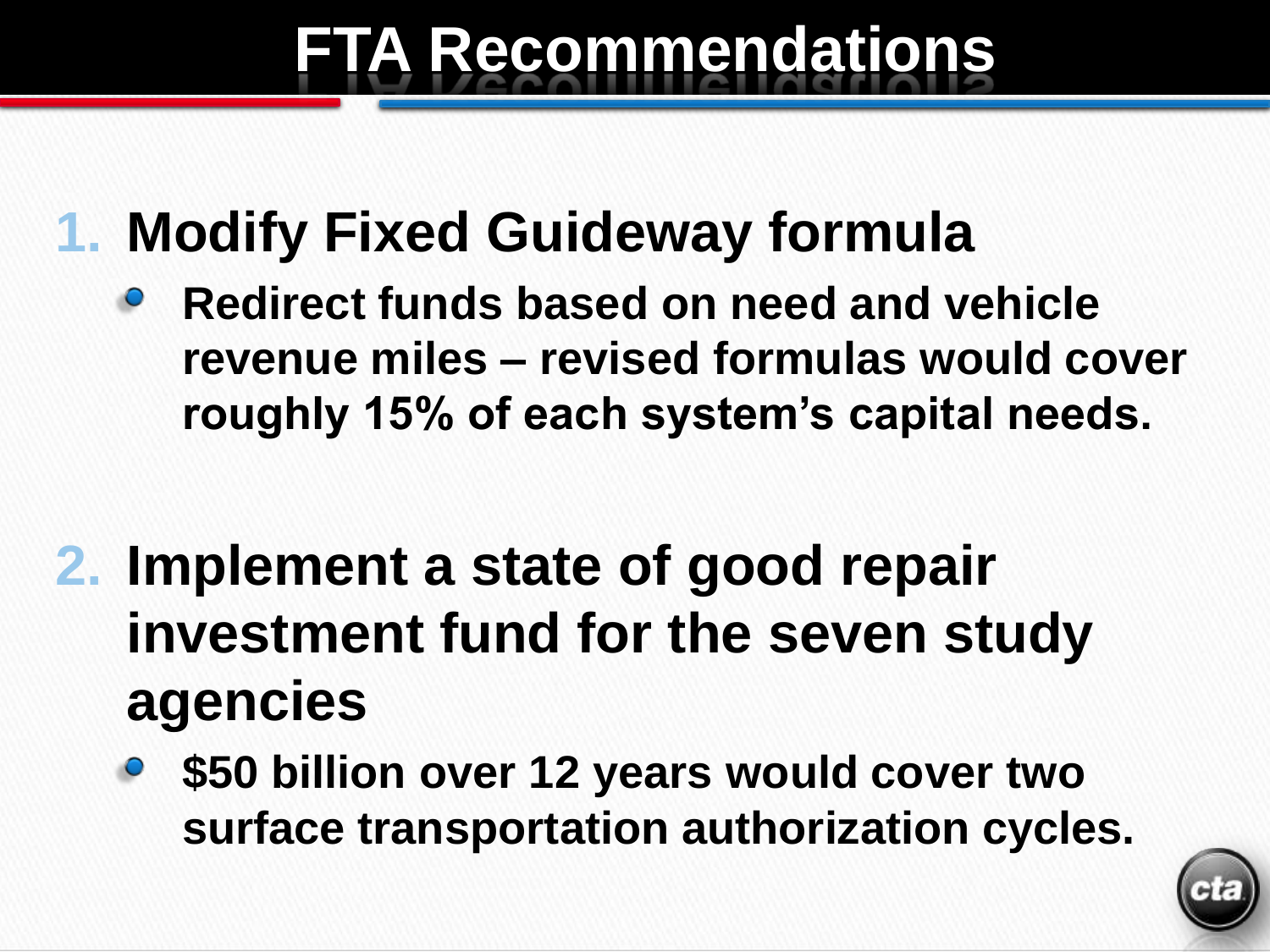## **Recommendations (cont.)**

- **3. FTA should offer technical assistance programs for asset management**
	- **Programs would include capital project prioritization methods.**
- **4. FTA should develop a national capital asset reporting system** 
	- **Will help ensure regular asset reporting and a consistent, harmonized level of reporting across all urban transit agencies.**